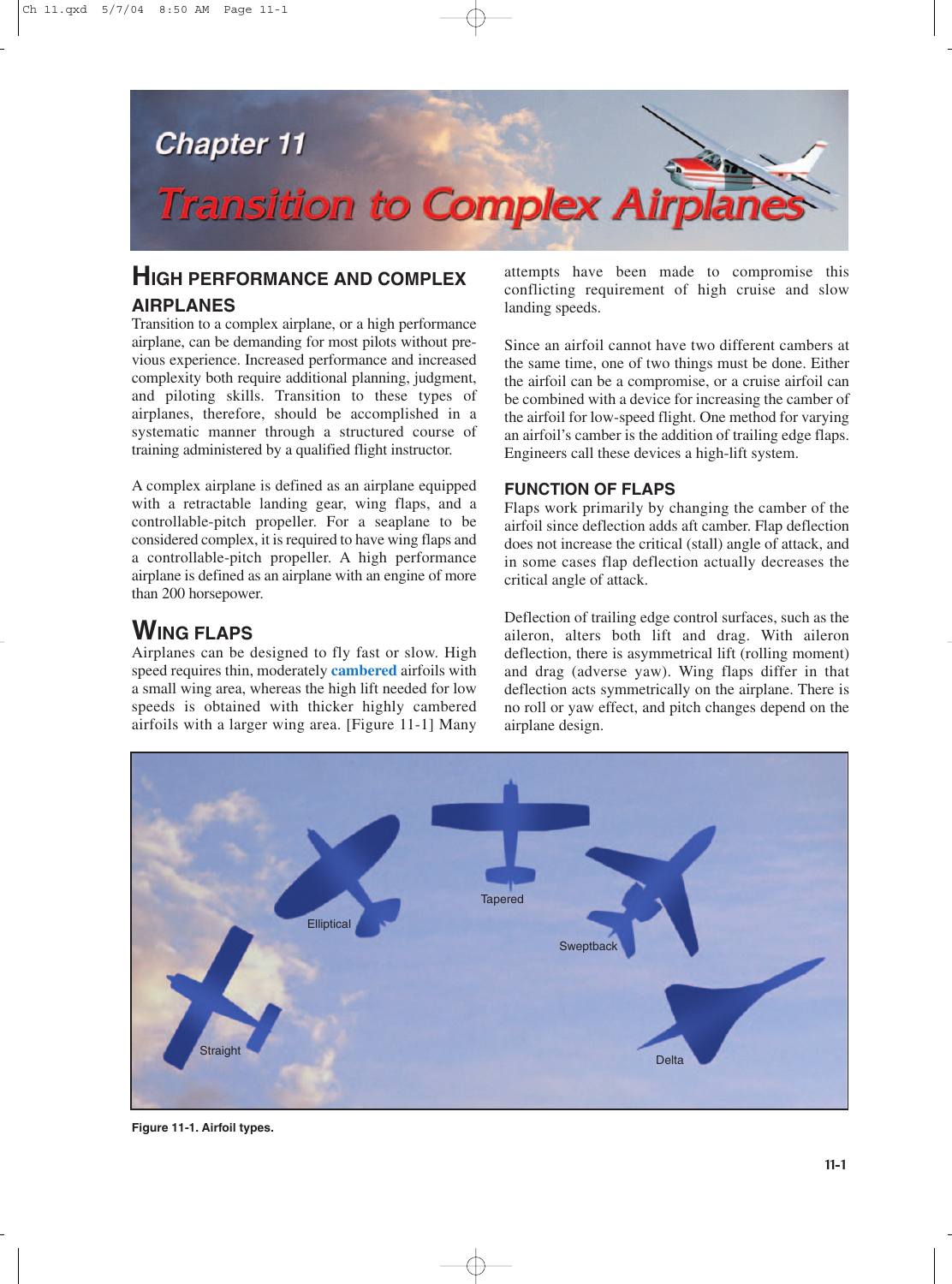Pitch behavior depends on flap type, wing position, and horizontal tail location. The increased camber from flap deflection produces lift primarily on the rear portion of the wing. This produces a nosedown pitching moment; however, the change in tail load from the downwash deflected by the flaps over the horizontal tail has a significant influence on the pitching moment. Consequently, pitch behavior depends on the design features of the particular airplane.

Flap deflection of up to  $15^{\circ}$  primarily produces lift with minimal drag. The tendency to balloon up with initial flap deflection is because of lift increase, but the nosedown pitching moment tends to offset the balloon. Deflection beyond 15° produces a large increase in drag. Drag from flap deflection is **parasite drag**, and as such is proportional to the square of the speed. Also, deflection beyond 15° produces a significant noseup pitching moment in most high-wing airplanes because the resulting downwash increases the airflow over the horizontal tail.

#### **FLAP EFFECTIVENESS**

Flap effectiveness depends on a number of factors, but the most noticeable are size and type. For the purpose of this chapter, trailing edge flaps are classified as four basic types: plain (hinge), split, slotted, and Fowler. [Figure 11-2]

The plain or hinge flap is a hinged section of the wing. The structure and function are comparable to the other control surfaces—ailerons, rudder, and elevator. The split flap is more complex. It is the lower or underside portion of the wing; deflection of the flap leaves the trailing edge of the wing undisturbed. It is, however, more effective than the hinge flap because of greater lift and less pitching moment, but there is more drag. Split flaps are more useful for landing, but the partially deflected hinge flaps have the advantage in takeoff. The split flap has significant drag at small deflections, whereas the hinge flap does not because airflow remains "attached" to the flap.

The slotted flap has a gap between the wing and the leading edge of the flap. The slot allows high pressure airflow on the wing undersurface to energize the lower pressure over the top, thereby delaying flow separation. The slotted flap has greater lift than the hinge flap but less than the split flap; but, because of a higher lift-drag ratio, it gives better takeoff and climb performance. Small deflections of the slotted flap give a higher drag than the hinge flap but less than the split. This allows the slotted flap to be used for takeoff.

The Fowler flap deflects down and aft to increase the wing area. This flap can be multi-slotted making it the most complex of the trailing edge systems. This



**Figure 11-2. Four basic types of flaps.**

system does, however, give the maximum **lift coefficient**. Drag characteristics at small deflections are much like the slotted flap. Because of structural complexity and difficulty in sealing the slots, Fowler flaps are most commonly used on larger airplanes.

#### **OPERATIONAL PROCEDURES**

It would be impossible to discuss all the many airplane design and flap combinations. This emphasizes the importance of the FAA-approved Airplane Flight Manual and/or Pilot's Operating Handbook (AFM/POH) for a given airplane. However, while some AFM/POHs are specific as to operational use of flaps, many are lacking. Hence, flap operation makes pilot judgment of critical importance. In addition, flap operation is used for landings and takeoffs, during which the airplane is in close proximity to the ground where the margin for error is small.

Since the recommendations given in the AFM/POH are based on the airplane and the flap design combination,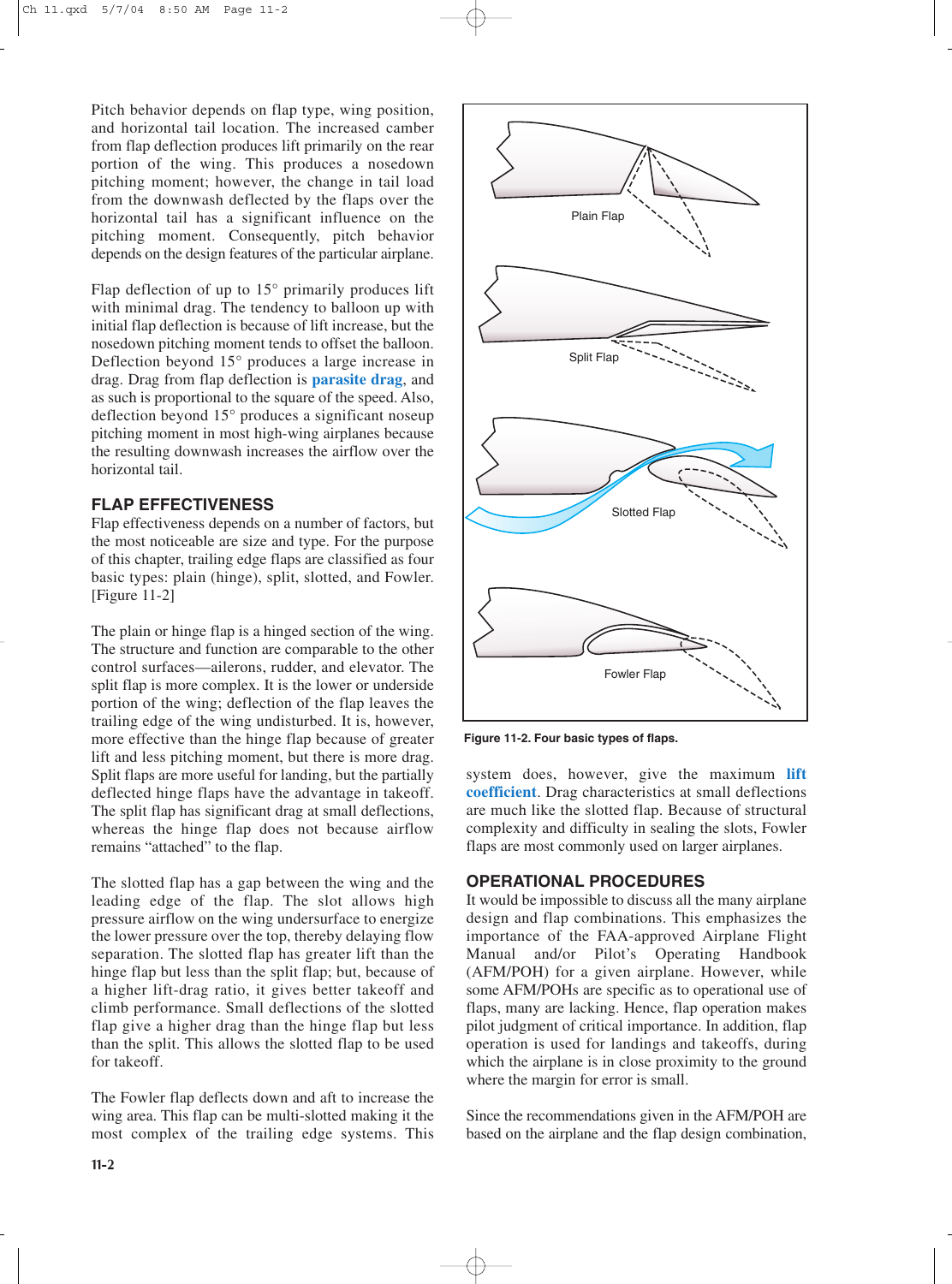the pilot must relate the manufacturer's recommendation to aerodynamic effects of flaps. This requires that the pilot have a basic background knowledge of flap aerodynamics and geometry. With this information, the pilot must make a decision as to the degree of flap deflection and time of deflection based on runway and approach conditions relative to the wind conditions.

The time of flap extension and degree of deflection are related. Large flap deflections at one single point in the landing pattern produce large lift changes that require significant pitch and power changes in order to maintain airspeed and glide slope. Incremental deflection of flaps on downwind, base, and final approach allow smaller adjustment of pitch and power compared to extension of full flaps all at one time. This procedure facilitates a more stabilized approach.

A soft- or short-field landing requires minimal speed at touchdown. The flap deflection that results in minimal groundspeed, therefore, should be used. If obstacle clearance is a factor, the flap deflection that results in the steepest angle of approach should be used. It should be noted, however, that the flap setting that gives the minimal speed at touchdown does not necessarily give the steepest angle of approach; however, maximum flap extension gives the steepest angle of approach and minimum speed at touchdown. Maximum flap extension, particularly beyond 30 to 35°, results in a large amount of drag. This requires higher power settings than used with partial flaps. Because of the steep approach angle combined with power to offset drag, the flare with full flaps becomes critical. The drag produces a high sink rate that must be controlled with power, yet failure to reduce power at a rate so that the power is idle at touchdown allows the airplane to float down the runway. A reduction in power too early results in a hard landing.

Crosswind component is another factor to be considered in the degree of flap extension. The deflected flap presents a surface area for the wind to act on. In a crosswind, the "flapped" wing on the upwind side is more affected than the downwind wing. This is, however, eliminated to a slight extent in the crabbed approach since the airplane is more nearly aligned with the wind. When using a wing low approach, however, the lowered wing partially blankets the upwind flap, but the dihedral of the wing combined with the flap and wind make lateral control more difficult. Lateral control becomes more difficult as flap extension reaches maximum and the crosswind becomes perpendicular to the runway.

Crosswind effects on the "flapped" wing become more pronounced as the airplane comes closer to the ground. The wing, flap, and ground form a "container" that is filled with air by the crosswind. With the wind striking the deflected flap and fuselage side and with the flap located behind the main gear, the upwind wing will tend to rise and the airplane will tend to turn into the wind. Proper control position, therefore, is essential for maintaining runway alignment. Also, it may be necessary to retract the flaps upon positive ground contact.

The go-around is another factor to consider when making a decision about degree of flap deflection and about where in the landing pattern to extend flaps. Because of the nosedown pitching moment produced with flap extension, trim is used to offset this pitching moment. Application of full power in the go-around increases the airflow over the "flapped" wing. This produces additional lift causing the nose to pitch up. The pitch-up tendency does not diminish completely with flap retraction because of the trim setting. Expedient retraction of flaps is desirable to eliminate drag, thereby allowing rapid increase in airspeed; however, flap retraction also decreases lift so that the airplane sinks rapidly.

The degree of flap deflection combined with design configuration of the horizontal tail relative to the wing requires that the pilot carefully monitor pitch and airspeed, carefully control flap retraction to minimize altitude loss, and properly use the rudder for coordination. Considering these factors, the pilot should extend the same degree of deflection at the same point in the landing pattern. This requires that a consistent traffic pattern be used. Therefore, the pilot can have a preplanned go-around sequence based on the airplane's position in the landing pattern.

There is no single formula to determine the degree of flap deflection to be used on landing, because a landing involves variables that are dependent on each other. The AFM/POH for the particular airplane will contain the manufacturer's recommendations for some landing situations. On the other hand, AFM/POH information on flap usage for takeoff is more precise. The manufacturer's requirements are based on the climb performance produced by a given flap design. Under no circumstances should a flap setting given in the AFM/POH be exceeded for takeoff.

# **CONTROLLABLE-PITCH PROPELLER**

Fixed-pitch propellers are designed for best efficiency at one speed of rotation and forward speed. This type of propeller will provide suitable performance in a narrow range of airspeeds; however, efficiency would suffer considerably outside this range. To provide high propeller efficiency through a wide range of operation, the **propeller blade angle** must be controllable. The most convenient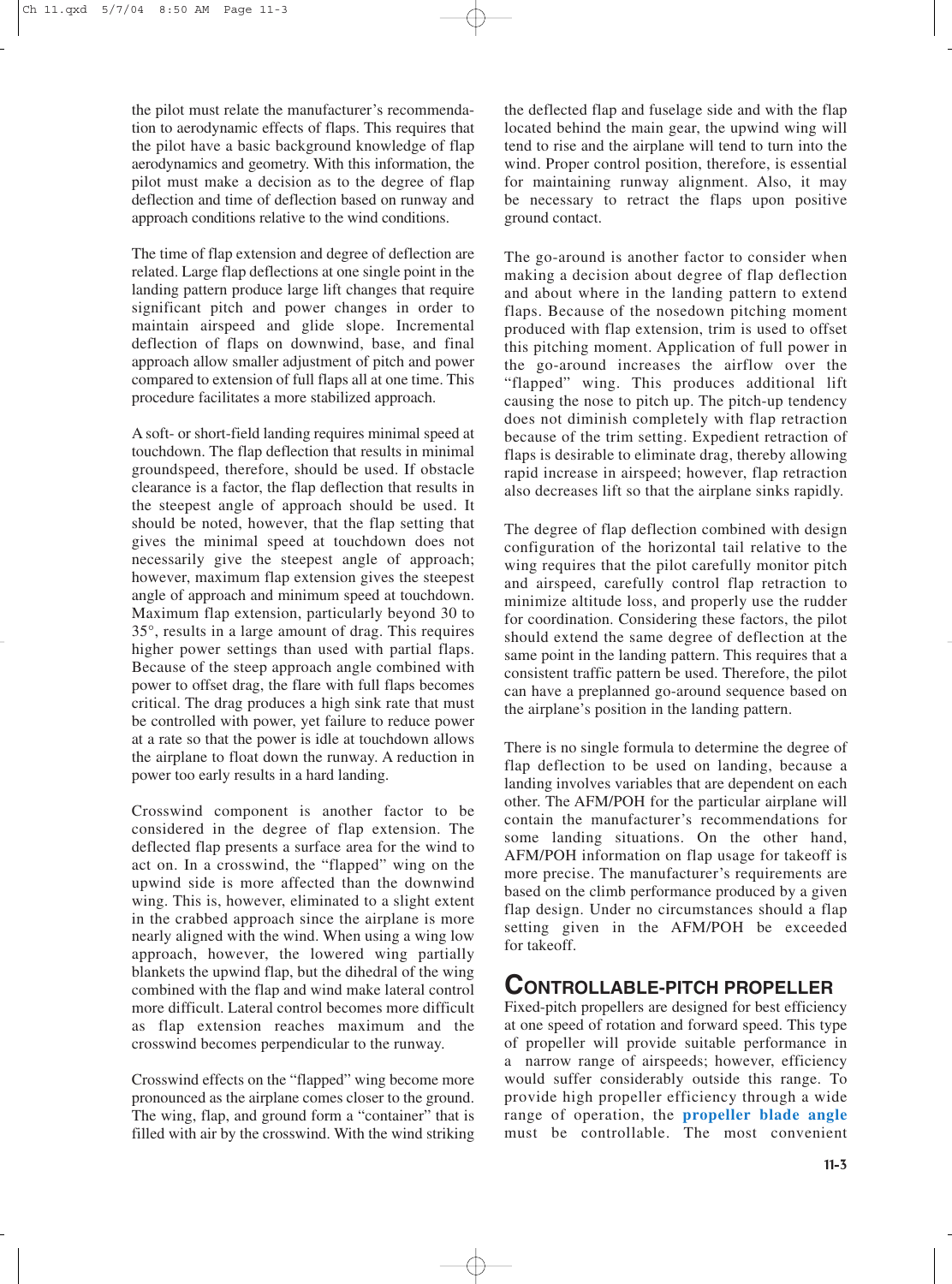way of controlling the propeller blade angle is by means of a constant-speed governing system.

### **CONSTANT-SPEED PROPELLER**

The constant-speed propeller keeps the blade angle adjusted for maximum efficiency for most conditions of flight. When an engine is running at constant speed, the torque (power) exerted by the engine at the propeller shaft must equal the opposing load provided by the resistance of the air. The r.p.m. is controlled by regulating the torque absorbed by the propeller—in other words by increasing or decreasing the resistance offered by the air to the propeller. In the case of a fixed-pitch propeller, the torque absorbed by the propeller is a function of speed, or r.p.m. If the power output of the engine is changed, the engine will accelerate or decelerate until an r.p.m. is reached at which the power delivered is equal to the power absorbed. In the case of a constant-speed propeller, the power absorbed is independent of the r.p.m., for by varying the **pitch** of the blades, the air resistance and hence the torque or load, can be changed without reference to propeller speed. This is accomplished with a constant-speed propeller by means of a governor. The governor, in most cases, is geared to the engine crankshaft and thus is sensitive to changes in engine r.p.m.

The pilot controls the engine r.p.m. indirectly by means of a propeller control in the cockpit, which is connected to the governor. For maximum takeoff power, the propeller control is moved all the way forward to the low pitch/high r.p.m. position, and the throttle is moved forward to the maximum allowable manifold pressure position. To reduce power for climb or cruise, manifold pressure is reduced to the desired value with the throttle, and the engine r.p.m. is reduced by moving the propeller control back toward the high pitch/low r.p.m. position until the desired r.p.m. is observed on the tachometer. Pulling back on the propeller control causes the propeller blades to move to a higher angle. Increasing the propeller blade angle (of attack) results in an increase in the resistance of the air. This puts a load on the engine so it slows down. In other words, the resistance of the air at the higher blade angle is greater than the torque, or power, delivered to the propeller by the engine, so it slows down to a point where the two forces are in balance.

When an airplane is nosed up into a climb from level flight, the engine will tend to slow down. Since the governor is sensitive to small changes in engine r.p.m., it will decrease the blade angle just enough to keep the engine speed from falling off. If the airplane is nosed down into a dive, the governor will increase the blade angle enough to prevent the engine from overspeeding. This allows the engine to maintain a constant r.p.m., and thus maintain the power output. Changes in

airspeed and power can be obtained by changing r.p.m. at a constant manifold pressure; by changing the manifold pressure at a constant r.p.m.; or by changing both r.p.m. and manifold pressure. Thus the constant-speed propeller makes it possible to obtain an infinite number of power settings.

# **TAKEOFF, CLIMB, AND CRUISE**

During takeoff, when the forward motion of the airplane is at low speeds and when maximum power and thrust are required, the constant-speed propeller sets up a low propeller blade angle (pitch). The low blade angle keeps the angle of attack, with respect to the relative wind, small and efficient at the low speed. [Figure 11-3]



**Figure 11-3. Propeller blade angle.**

At the same time, it allows the propeller to "slice it thin" and handle a smaller mass of air per revolution. This light load allows the engine to turn at maximum r.p.m. and develop maximum power. Although the mass of air per revolution is small, the number of revolutions per minute is high. Thrust is maximum at the beginning of the takeoff and then decreases as the airplane gains speed and the airplane drag increases. Due to the high slipstream velocity during takeoff, the effective lift of the wing behind the propeller(s) is increased.

As the airspeed increases after lift-off, the load on the engine is lightened because of the small blade angle. The governor senses this and increases the blade angle slightly. Again, the higher blade angle, with the higher speeds, keeps the angle of attack with respect to the relative wind small and efficient.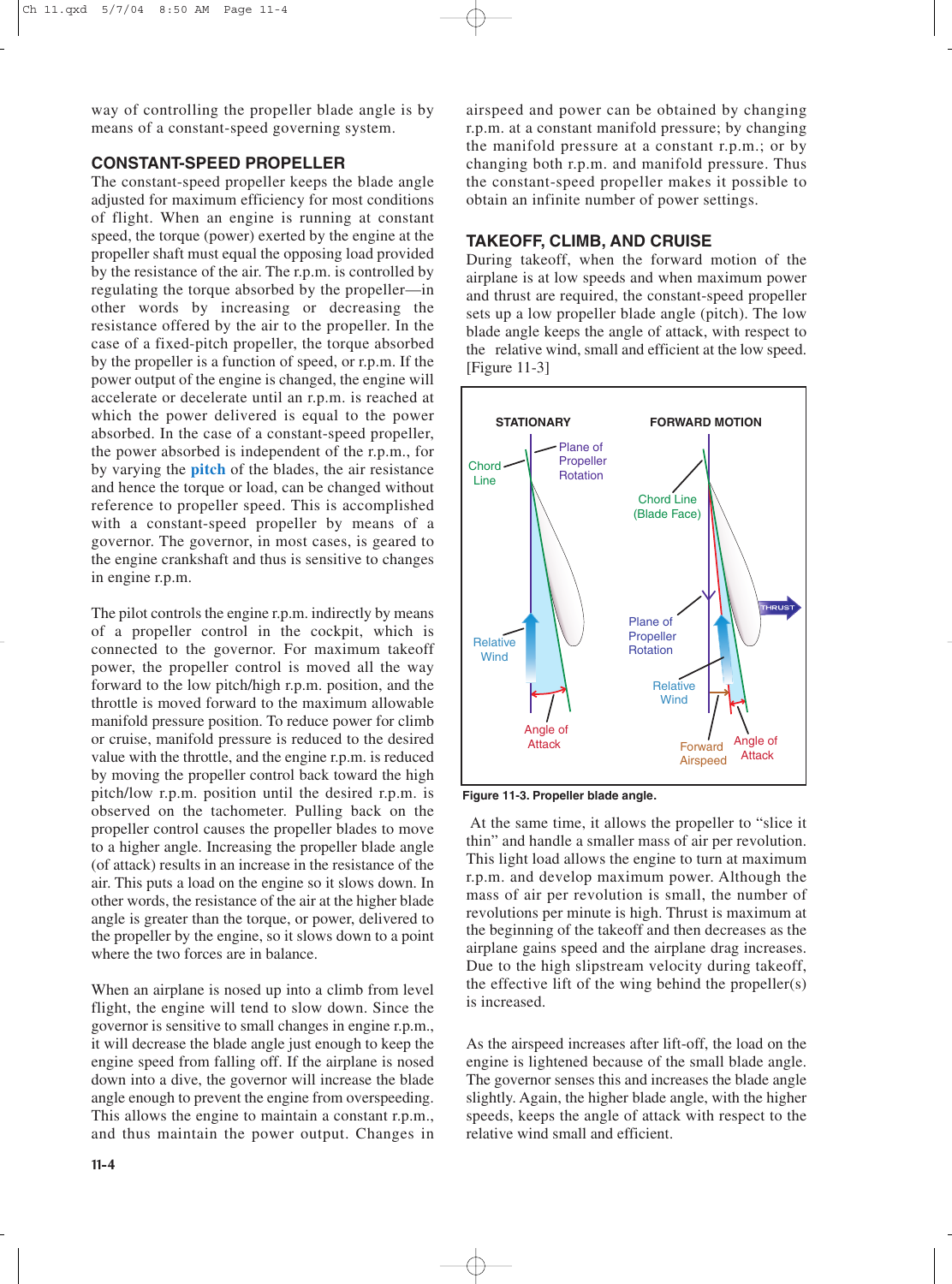For climb after takeoff, the power output of the engine is reduced to climb power by decreasing the manifold pressure and lowering r.p.m. by increasing the blade angle. At the higher (climb) airspeed and the higher blade angle, the propeller is handling a greater mass of air per second at a lower slipstream velocity. This reduction in power is offset by the increase in propeller efficiency. The angle of attack is again kept small by the increase in the blade angle with an increase in airspeed.

At cruising altitude, when the airplane is in level flight, less power is required to produce a higher airspeed than is used in climb. Consequently, engine power is again reduced by lowering the manifold pressure and increasing the blade angle (to decrease r.p.m.). The higher airspeed and higher blade angle enable the propeller to handle a still greater mass of air per second at still smaller slipstream velocity. At normal cruising speeds, propeller efficiency is at, or near maximum efficiency. Due to the increase in blade angle and airspeed, the angle of attack is still small and efficient.

#### **BLADE ANGLE CONTROL**

Once the pilot selects the r.p.m. settings for the propeller, the propeller governor automatically adjusts the blade angle to maintain the selected r.p.m. It does this by using oil pressure. Generally, the oil pressure used for pitch change comes directly from the engine lubricating system. When a governor is employed, engine oil is used and the oil pressure is usually boosted by a pump, which is integrated with the governor. The higher pressure provides a quicker blade angle change. The r.p.m. at which the propeller is to operate is adjusted in the governor head. The pilot changes this setting by changing the position of the governor rack through the cockpit propeller control.

On some constant-speed propellers, changes in pitch are obtained by the use of an inherent centrifugal twisting moment of the blades that tends to flatten the blades toward low pitch, and oil pressure applied to a hydraulic piston connected to the propeller blades which moves them toward high pitch. Another type of constant-speed propeller uses counterweights attached to the blade shanks in the hub. Governor oil pressure and the blade twisting moment move the blades toward the low pitch position, and centrifugal force acting on the counterweights moves them (and the blades) toward the high pitch position. In the first case above, governor oil pressure moves the blades towards high pitch, and in the second case, governor oil pressure and the blade twisting moment move the blades toward low pitch. A loss of governor oil pressure, therefore, will affect each differently.

#### **GOVERNING RANGE**

The blade angle range for constant-speed propellers varies from about 11 1/2 to 40°. The higher the speed of the airplane, the greater the blade angle range. [Figure 11-4]

The range of possible blade angles is termed the propeller's governing range. The governing range is defined by the limits of the propeller blade's travel between high and low blade angle pitch stops. As long as the propeller blade angle is within the governing range and not against either pitch stop, a constant engine r.p.m. will be maintained. However, once the propeller blade reaches its pitch-stop limit, the engine r.p.m. will increase or decrease with changes in airspeed and propeller load similar to a fixed-pitch propeller. For example, once a specific r.p.m. is selected, if the airspeed decreases enough, the propeller blades will reduce pitch, in an attempt to maintain the selected r.p.m., until they contact their low pitch stops. From that point, any further reduction in airspeed will cause the engine r.p.m. to decrease. Conversely, if the airspeed increases, the propeller blade angle will increase until the high pitch stop is reached. The engine r.p.m. will then begin to increase.

#### **CONSTANT-SPEED PROPELLER OPERATION**

The engine is started with the propeller control in the low pitch/high r.p.m. position. This position reduces the load or drag of the propeller and the result is easier starting and warm-up of the engine. During warm-up, the propeller blade changing mechanism should be operated slowly and smoothly through a full cycle. This is done by moving the propeller control (with the

| <b>Aircraft Type</b>         | <b>Design Speed</b><br>(m.p.h.) | <b>Blade Angle</b><br>Range | Low           | <b>Pitch</b><br><b>High</b> |
|------------------------------|---------------------------------|-----------------------------|---------------|-----------------------------|
| <b>Fixed Gear</b>            | 160                             | $11^{1/2}$                  | $10^{1/2}$    | $22^{\circ}$                |
| Retractable                  | 180                             | $15^\circ$                  | $11^{\circ}$  | $26^\circ$                  |
| Turbo Retractable            | 225/240                         | $20^{\circ}$                | $14^{\circ}$  | $34^\circ$                  |
| Turbine Retractable          | 250/300                         | $30^\circ$                  | $10^{\circ}$  | $40^\circ$                  |
| <b>Transport Retractable</b> | 325                             | $40^\circ$                  | $10/15^\circ$ | $50/55^\circ$               |

**Figure 11-4. Blade angle range (values are approximate).**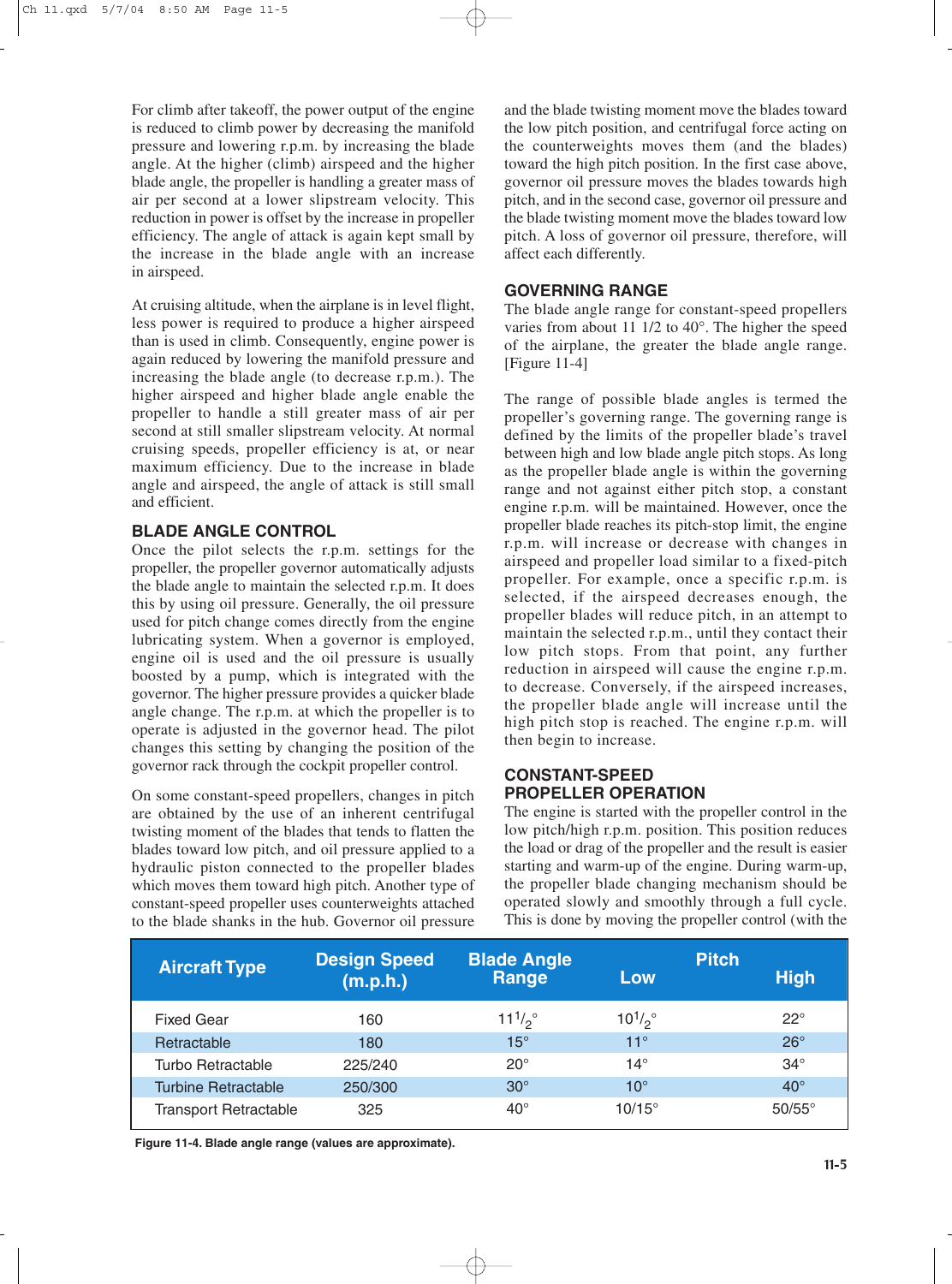manifold pressure set to produce about 1,600 r.p.m.) to the high pitch/low r.p.m. position, allowing the r.p.m. to stabilize, and then moving the propeller control back to the low pitch takeoff position. This should be done for two reasons: to determine whether the system is operating correctly, and to circulate fresh warm oil through the propeller governor system. It should be remembered that the oil has been trapped in the propeller cylinder since the last time the engine was shut down. There is a certain amount of leakage from the propeller cylinder, and the oil tends to congeal, especially if the outside air temperature is low. Consequently, if the propeller isn't exercised before takeoff, there is a possibility that the engine may **overspeed** on takeoff.

An airplane equipped with a constant-speed propeller has better takeoff performance than a similarly powered airplane equipped with a fixed-pitch propeller. This is because with a constant-speed propeller, an airplane can develop its maximum rated horsepower (red line on the tachometer) while motionless. An airplane with a fixedpitch propeller, on the other hand, must accelerate down the runway to increase airspeed and aerodynamically unload the propeller so that r.p.m. and horsepower can steadily build up to their maximum. With a constantspeed propeller, the tachometer reading should come up to within 40 r.p.m. of the red line as soon as full power is applied, and should remain there for the entire takeoff.

Excessive manifold pressure raises the cylinder compression pressure, resulting in high stresses within the engine. Excessive pressure also produces high engine temperatures. A combination of high manifold pressure and low r.p.m. can induce damaging **detonation**. In order to avoid these situations, the following sequence should be followed when making power changes.

- When increasing power, increase the r.p.m. first, and then the manifold pressure.
- When decreasing power, decrease the manifold pressure first, and then decrease the r.p.m.

It is a fallacy that (in non-turbocharged engines) the manifold pressure in inches of mercury (inches Hg) should never exceed r.p.m. in hundreds for cruise power settings. The cruise power charts in the AFM/POH should be consulted when selecting cruise power settings. Whatever the combinations of r.p.m. and manifold pressure listed in these charts—they have been flight tested and approved by the airframe and powerplant engineers for the respective airframe and engine manufacturer. Therefore, if there are power settings such as 2,100 r.p.m. and 24 inches manifold pressure in the power chart, they are approved for use.

With a constant-speed propeller, a power descent can be made without overspeeding the engine. The system compensates for the increased airspeed of the descent by increasing the propeller blade angles. If the descent is too rapid, or is being made from a high altitude, the maximum blade angle limit of the blades is not sufficient to hold the r.p.m. constant. When this occurs, the r.p.m. is responsive to any change in throttle setting.

Some pilots consider it advisable to set the propeller control for maximum r.p.m. during the approach to have full horsepower available in case of emergency. If the governor is set for this higher r.p.m. early in the approach when the blades have not yet reached their minimum angle stops, the r.p.m. may increase to unsafe limits. However, if the propeller control is not readjusted for the takeoff r.p.m. until the approach is almost completed, the blades will be against, or very near their minimum angle stops and there will be little if any change in r.p.m. In case of emergency, both throttle and propeller controls should be moved to takeoff positions.

Many pilots prefer to feel the airplane respond immediately when they give short bursts of the throttle during approach. By making the approach under a little power and having the propeller control set at or near cruising r.p.m., this result can be obtained.

Although the governor responds quickly to any change in throttle setting, a sudden and large increase in the throttle setting will cause a momentary overspeeding of the engine until the blades become adjusted to absorb the increased power. If an emergency demanding full power should arise during approach, the sudden advancing of the throttle will cause momentary overspeeding of the engine beyond the r.p.m. for which the governor is adjusted. This temporary increase in engine speed acts as an emergency power reserve.

Some important points to remember concerning constant-speed propeller operation are:

- The red line on the tachometer not only indicates maximum allowable r.p.m.; it also indicates the r.p.m. required to obtain the engine's rated horsepower.
- A momentary propeller overspeed may occur when the throttle is advanced rapidly for takeoff. This is usually not serious if the rated r.p.m. is not exceeded by 10 percent for more than 3 seconds.
- The green arc on the tachometer indicates the normal operating range. When developing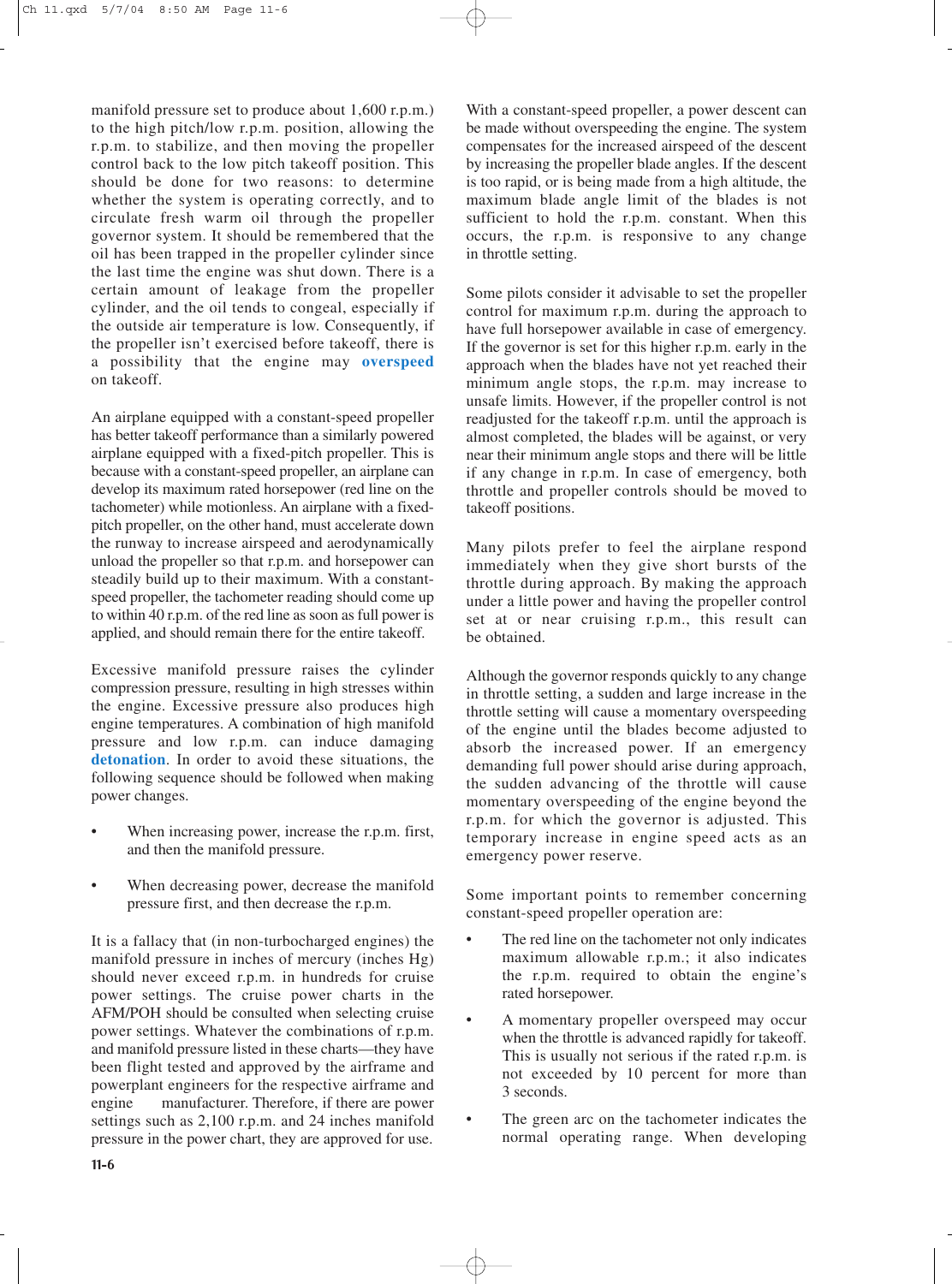power in this range, the engine drives the propeller. Below the green arc, however, it is usually the **windmilling** propeller that powers the engine. Prolonged operation below the green arc can be detrimental to the engine.

- On takeoffs from low elevation airports, the manifold pressure in inches of mercury may exceed the r.p.m. This is normal in most cases. The pilot should consult the AFM/POH for limitations.
- All power changes should be made smoothly and slowly to avoid **overboosting** and/or overspeeding.

# **TURBOCHARGING**

The turbocharged engine allows the pilot to maintain sufficient cruise power at high altitudes where there is less drag, which means faster true airspeeds and increased range with fuel economy. At the same time, the powerplant has flexibility and can be flown at a low altitude without the increased fuel consumption of a turbine engine. When attached to the standard powerplant, the turbocharger does not take any horsepower from the powerplant to operate; it is relatively simple mechanically, and some models can pressurize the cabin as well.

The turbocharger is an exhaust-driven device, which raises the pressure and density of the induction air delivered to the engine. It consists of two separate components: a compressor and a turbine connected by a common shaft. The compressor supplies pressurized air to the engine for high altitude operation. The compressor and its housing are between the ambient air intake and the induction air manifold. The turbine and its housing are part of the exhaust system and utilize the flow of exhaust gases to drive the compressor. [Figure 11-5]

The turbine has the capability of producing **manifold pressure** in excess of the maximum allowable for the particular engine. In order not to exceed the maximum allowable manifold pressure, a bypass or waste gate is used so that some of the exhaust will be diverted overboard before it passes through the turbine.

The position of the waste gate regulates the output of the turbine and therefore, the compressed air available to the engine. When the waste gate is closed, all of the exhaust gases pass through and drive the turbine. As the waste gate opens, some of the exhaust gases are routed around the turbine, through the exhaust bypass and overboard through the exhaust pipe.

The waste gate actuator is a spring-loaded piston, operated by engine oil pressure. The actuator, which adjusts the waste gate position, is connected to the waste gate by a mechanical linkage.

The control center of the turbocharger system is the pressure controller. This device simplifies turbocharging to one control: the throttle. Once the pilot has set the desired manifold pressure, virtually no throttle adjustment is required with changes in altitude. The controller senses compressor discharge requirements for various altitudes and controls the oil pressure to the waste gate actuator which adjusts the waste gate accordingly. Thus the turbocharger maintains only the manifold pressure called for by the throttle setting.

# **GROUND BOOSTING VS. ALTITUDE TURBOCHARGING**

Altitude turbocharging (sometimes called "normalizing") is accomplished by using a turbocharger that will maintain maximum allowable sea level manifold pressure (normally 29 – 30 inches Hg) up to a certain altitude. This altitude is specified by the airplane manufacturer and is referred to as the airplane's **critical altitude**. Above the critical altitude,



**Figure 11-5.Turbocharging system.**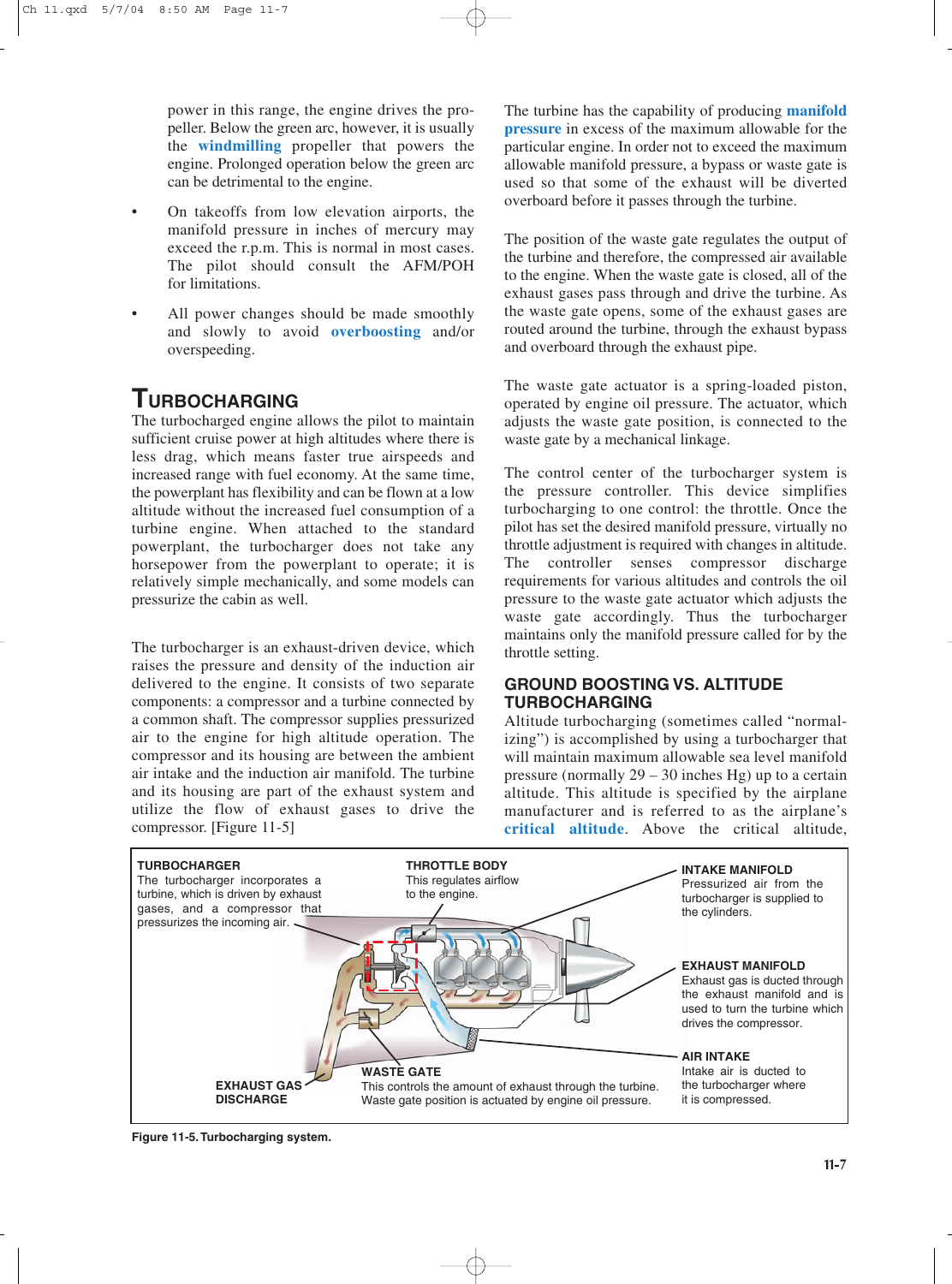the manifold pressure decreases as additional altitude is gained. Ground boosting, on the other hand, is an application of turbocharging where more than the standard 29 inches of manifold pressure is used in flight. In various airplanes using ground boosting, takeoff manifold pressures may go as high as 45 inches of mercury.

Although a sea level power setting and maximum r.p.m. can be maintained up to the critical altitude, this does not mean that the engine is developing sea level power. Engine power is not determined just by manifold pressure and r.p.m. Induction air temperature is also a factor. Turbocharged induction air is heated by compression. This temperature rise decreases induction air density which causes a power loss. Maintaining the equivalent horsepower output will require a somewhat higher manifold pressure at a given altitude than if the induction air were not compressed by turbocharging. If, on the other hand, the system incorporates an automatic density controller which, instead of maintaining a constant manifold pressure, automatically positions the waste gate so as to maintain constant air density to the engine, a near constant horsepower output will result.

### **OPERATING CHARACTERISTICS**

First and foremost, all movements of the power controls on turbocharged engines should be slow and gentle. Aggressive and/or abrupt throttle movements increase the possibility of **overboosting**. The pilot should carefully monitor engine indications when making power changes.

When the waste gate is open, the turbocharged engine will react the same as a normally aspirated engine when the r.p.m. is varied. That is, when the r.p.m. is increased, the manifold pressure will decrease slightly. When the engine r.p.m. is decreased, the manifold pressure will increase slightly. However, when the waste gate is closed, manifold pressure variation with engine r.p.m. is just the opposite of the normally aspirated engine. An increase in engine r.p.m. will result in an increase in manifold pressure, and a decrease in engine r.p.m. will result in a decrease in manifold pressure.

Above the critical altitude, where the waste gate is closed, any change in airspeed will result in a corresponding change in manifold pressure. This is true because the increase in ram air pressure with an increase in airspeed is magnified by the compressor resulting in an increase in manifold pressure. The increase in manifold pressure creates a higher mass flow through the engine, causing higher turbine speeds and thus further increasing manifold pressure.

When running at high altitudes, aviation gasoline may tend to vaporize prior to reaching the cylinder. If this occurs in the portion of the fuel system between the fuel tank and the engine-driven fuel pump, an auxiliary positive pressure pump may be needed in the tank. Since engine-driven pumps pull fuel, they are easily vapor locked. A boost pump provides positive pressure—pushes the fuel—reducing the tendency to vaporize.

#### **HEAT MANAGEMENT**

Turbocharged engines must be thoughtfully and carefully operated, with continuous monitoring of pressures and temperatures. There are two temperatures that are especially important—turbine inlet temperature (TIT) or in some installations exhaust gas temperature (EGT), and cylinder head temperature. TIT or EGT limits are set to protect the elements in the hot section of the turbocharger, while cylinder head temperature limits protect the engine's internal parts.

Due to the heat of compression of the induction air, a turbocharged engine runs at higher operating temperatures than a non-turbocharged engine. Because turbocharged engines operate at high altitudes, their environment is less efficient for cooling. At altitude the air is less dense and therefore, cools less efficiently. Also, the less dense air causes the compressor to work harder. Compressor turbine speeds can reach 80,000 – 100,000 r.p.m., adding to the overall engine operating temperatures. Turbocharged engines are also operated at higher power settings a greater portion of the time.

High heat is detrimental to piston engine operation. Its cumulative effects can lead to piston, ring, and cylinder head failure, and place thermal stress on other operating components. Excessive cylinder head temperature can lead to detonation, which in turn can cause catastrophic engine failure. Turbocharged engines are especially heat sensitive. The key to turbocharger operation, therefore, is effective heat management.

The pilot monitors the condition of a turbocharged engine with manifold pressure gauge, tachometer, exhaust gas temperature/turbine inlet temperature gauge, and cylinder head temperature. The pilot manages the "heat system" with the throttle, propeller r.p.m., mixture, and cowl flaps. At any given cruise power, the mixture is the most influential control over the exhaust gas/turbine inlet temperature. The throttle regulates total fuel flow, but the mixture governs the fuel to air ratio. The mixture, therefore, controls temperature.

Exceeding temperature limits in an after takeoff climb is usually not a problem since a full rich mixture cools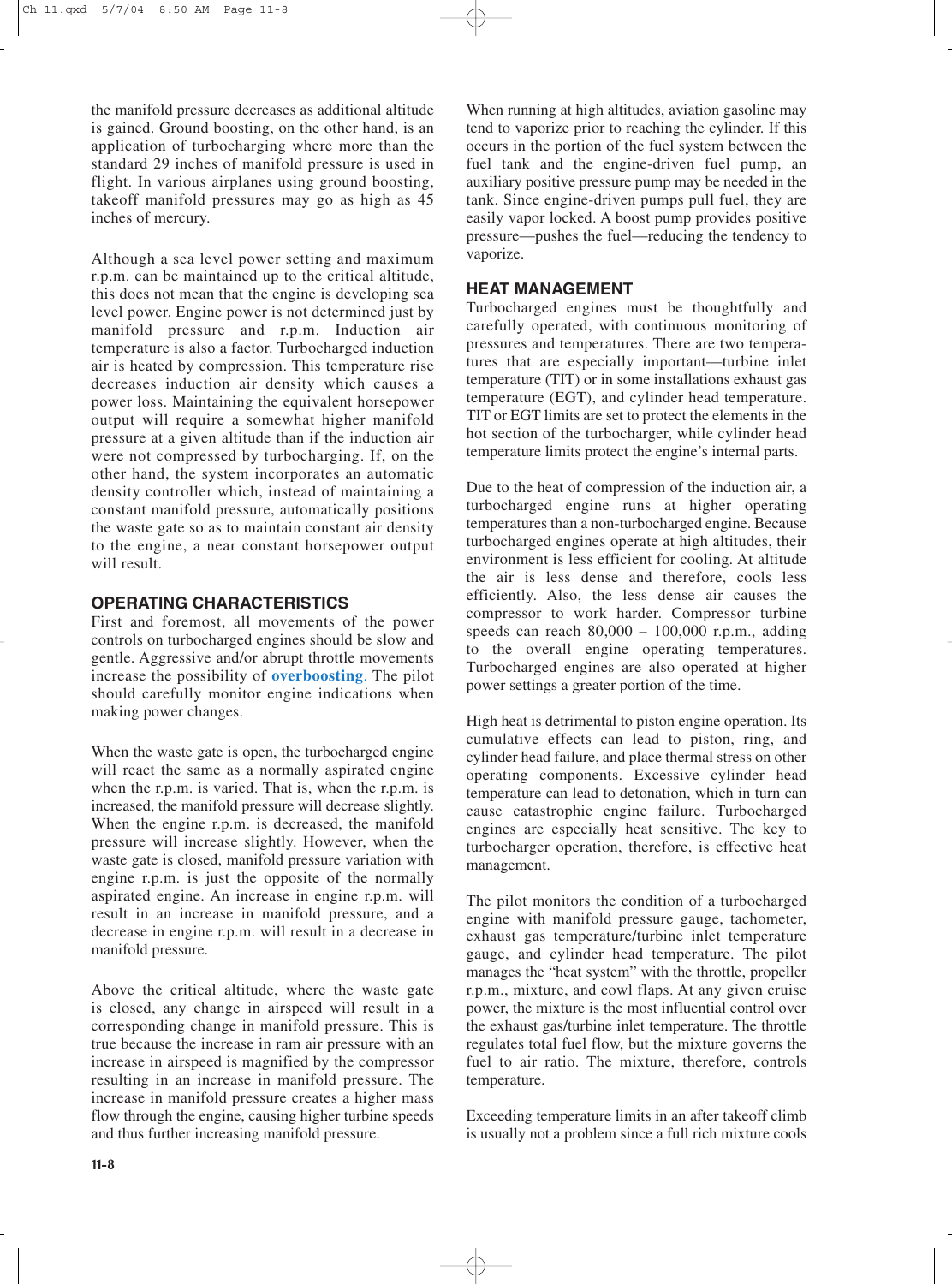with excess fuel. At cruise, however, the pilot normally reduces power to 75 percent or less and simultaneously adjusts the mixture. Under cruise conditions, temperature limits should be monitored most closely because it's there that the temperatures are most likely to reach the maximum, even though the engine is producing less power. Overheating in an enroute climb, however, may require fully open cowl flaps and a higher airspeed.

Since turbocharged engines operate hotter at altitude than do normally aspirated engines, they are more prone to damage from cooling stress. Gradual reductions in power, and careful monitoring of temperatures are essential in the descent phase. The pilot may find it helpful to lower the landing gear to give the engine something to work against while power is reduced and provide time for a slow cool down. It may also be necessary to lean the mixture slightly to eliminate roughness at the lower power settings.

#### **TURBOCHARGER FAILURE**

Because of the high temperatures and pressures produced in the turbine exhaust systems, any malfunction of the turbocharger must be treated with extreme caution. In all cases of turbocharger operation, the manufacturer's recommended procedures should be followed. This is especially so in the case of turbocharger malfunction. However, in those instances where the manufacturer's procedures do not adequately describe the actions to be taken in the event of a turbocharger failure, the following procedures should be used.

#### **OVERBOOST CONDITION**

If an excessive rise in manifold pressure occurs during normal advancement of the throttle (possibly owing to faulty operation of the waste gate):

- Immediately retard the throttle smoothly to limit the manifold pressure below the maximum for the r.p.m. and mixture setting.
- Operate the engine in such a manner as to avoid a further overboost condition.

#### **LOW MANIFOLD PRESSURE**

Although this condition may be caused by a minor fault**,** it is quite possible that a serious exhaust leak has occurred creating a potentially hazardous situation:

- Shut down the engine in accordance with the recommended engine failure procedures, unless a greater emergency exists that warrants continued engine operation.
- If continuing to operate the engine, use the lowest power setting demanded by the situation and land as soon as practicable.

It is very important to ensure that corrective maintenance is undertaken following any turbocharger malfunction.

# **RETRACTABLE LANDING GEAR**

The primary benefits of being able to retract the landing gear are increased climb performance and higher cruise airspeeds due to the resulting decrease in drag. Retractable landing gear systems may be operated either hydraulically or electrically, or may employ a combination of the two systems. Warning indicators are provided in the cockpit to show the pilot when the wheels are down and locked and when they are up and locked or if they are in intermediate positions. Systems for emergency operation are also provided. The complexity of the retractable landing gear system requires that specific operating procedures be adhered to and that certain operating limitations not be exceeded.

## **LANDING GEAR SYSTEMS**

An **electrical** landing gear retraction system utilizes an electrically driven motor for gear operation. The system is basically an electrically driven jack for raising and lowering the gear. When a switch in the cockpit is moved to the UP position, the electric motor operates. Through a system of shafts, gears, adapters, an actuator screw, and a torque tube, a force is transmitted to the drag strut linkages. Thus, the gear retracts and locks. Struts are also activated that open and close the gear doors. If the switch is moved to the DOWN position, the motor reverses and the gear moves down and locks. Once activated the gear motor will continue to operate until an up or down limit switch on the motor's gearbox is tripped.

A **hydraulic** landing gear retraction system utilizes pressurized hydraulic fluid to actuate linkages to raise and lower the gear. When a switch in the cockpit is moved to the UP position, hydraulic fluid is directed into the gear up line. The fluid flows through sequenced valves and downlocks to the gear actuating cylinders. A similar process occurs during gear extension. The pump which pressurizes the fluid in the system can be either engine driven or electrically powered. If an electrically powered pump is used to pressurize the fluid, the system is referred to as an **electrohydraulic** system. The system also incorporates a hydraulic reservoir to contain excess fluid, and to provide a means of determining system fluid level.

Regardless of its power source, the hydraulic pump is designed to operate within a specific range. When a sensor detects excessive pressure, a relief valve within the pump opens, and hydraulic pressure is routed back to the reservoir. Another type of relief valve prevents excessive pressure that may result from thermal expansion. Hydraulic pressure is also regulated by limit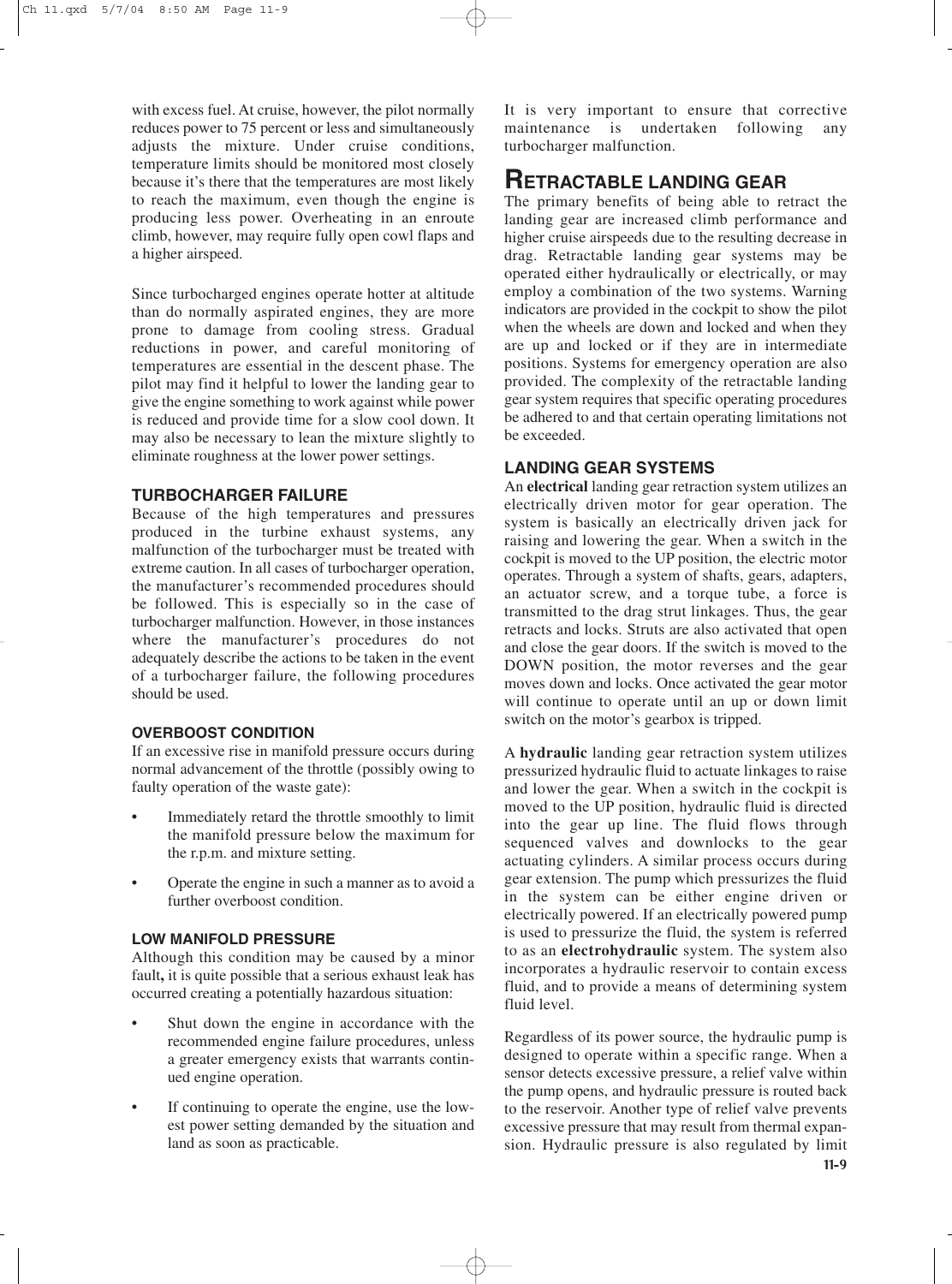switches. Each gear has two limit switches—one dedicated to extension and one dedicated to retraction. These switches de-energize the hydraulic pump after the landing gear has completed its gear cycle. In the event of limit switch failure, a backup pressure relief valve activates to relieve excess system pressure.

#### **CONTROLS AND POSITION INDICATORS**

Landing gear position is controlled by a switch in the cockpit. In most airplanes, the gear switch is shaped like a wheel in order to facilitate positive identification and to differentiate it from other cockpit controls. [Figure 11-6]

Landing gear position indicators vary with different make and model airplanes. The most common types of landing gear position indicators utilize a group of lights. One type consists of a group of three green lights, which illuminate when the landing gear is down and locked. [Figure 11-6] Another type consists of one green light to indicate when the landing gear is down and an amber light to indicate when the gear is up. Still other systems incorporate a red or amber light to indicate when the gear is in transit or unsafe for landing. [Figure 11-7] The lights are usually of the "press to test" type, and the bulbs are interchangeable. [Figure 11-6]

Other types of landing gear position indicators consist of tab-type indicators with markings "UP" to indicate the gear is up and locked, a display of red and white diagonal stripes to show when the gear is unlocked, or a silhouette of each gear to indicate when it locks in the DOWN position.

## **LANDING GEAR SAFETY DEVICES**

Most airplanes with a retractable landing gear have a gear warning horn that will sound when the airplane is configured for landing and the landing gear is not down and locked. Normally, the horn is linked to the throttle or flap position, and/or the airspeed indicator so that when the airplane is below a certain airspeed, configuration, or power setting with the gear retracted, the warning horn will sound.

Accidental retraction of a landing gear may be prevented by such devices as mechanical downlocks, safety switches, and ground locks. Mechanical downlocks are built-in components of a gear retraction system and are operated automatically by the gear retraction system. To prevent accidental operation of the downlocks, and inadvertent landing gear retraction while the airplane is on the ground, electrically operated safety switches are installed.

A landing gear safety switch, sometimes referred to as a squat switch, is usually mounted in a bracket on one of the main gear shock struts. [Figure 11-8] When the strut is compressed by the weight of the airplane, the switch opens the electrical circuit to the motor or mechanism that powers retraction. In this way, if the landing gear switch in the cockpit is placed in the RETRACT position when weight is on the gear, the gear will remain extended, and the warning horn may sound as an alert to the unsafe condition. Once the weight is off the gear, however, such as on takeoff, the safety switch will release and the gear will retract.

Many airplanes are equipped with additional safety devices to prevent collapse of the gear when the airplane is on the ground. These devices are called ground locks. One common type is a pin installed in aligned holes drilled in two or more units of the landing gear support structure. Another type is a spring-loaded clip designed to fit around and hold two or more units of the support structure together. All types of ground locks usually have red streamers permanently attached to them to readily indicate whether or not they are installed.

# **EMERGENCY GEAR EXTENSION SYSTEMS**

**Figure 11-6. Typical landing gear switches and position indicators.**

The emergency extension system lowers the landing gear if the main power system fails. Some airplanes

**Figure 11-7. Typical landing gear switches and position indicators.**



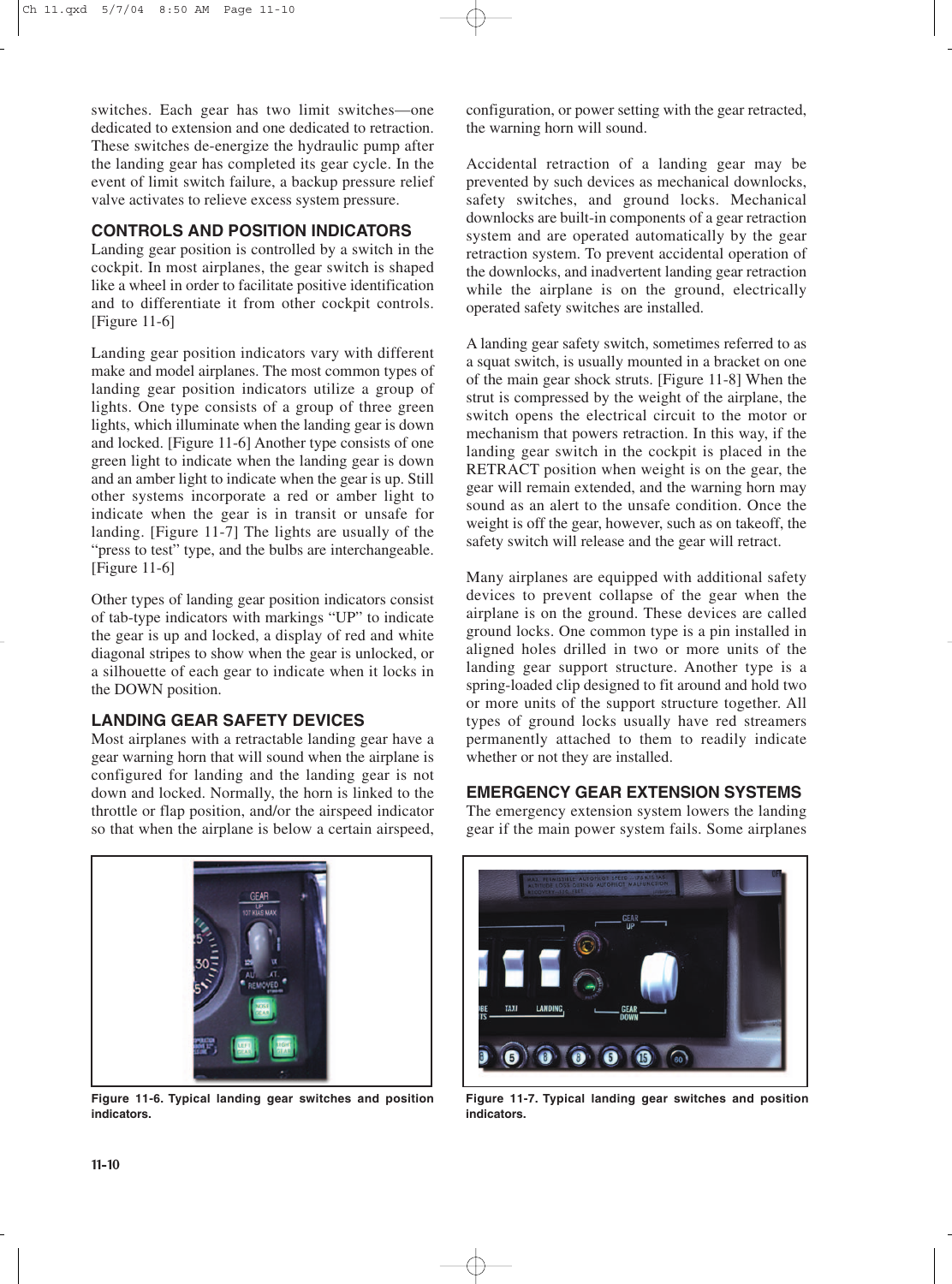

**Figure 11-8. Landing gear safety switch.**

have an emergency release handle in the cockpit, which is connected through a mechanical linkage to the gear uplocks. When the handle is operated, it releases the uplocks and allows the gears to free fall, or extend under their own weight. [Figure 11-9]



**Figure 11-9.Typical emergency gear extension systems.**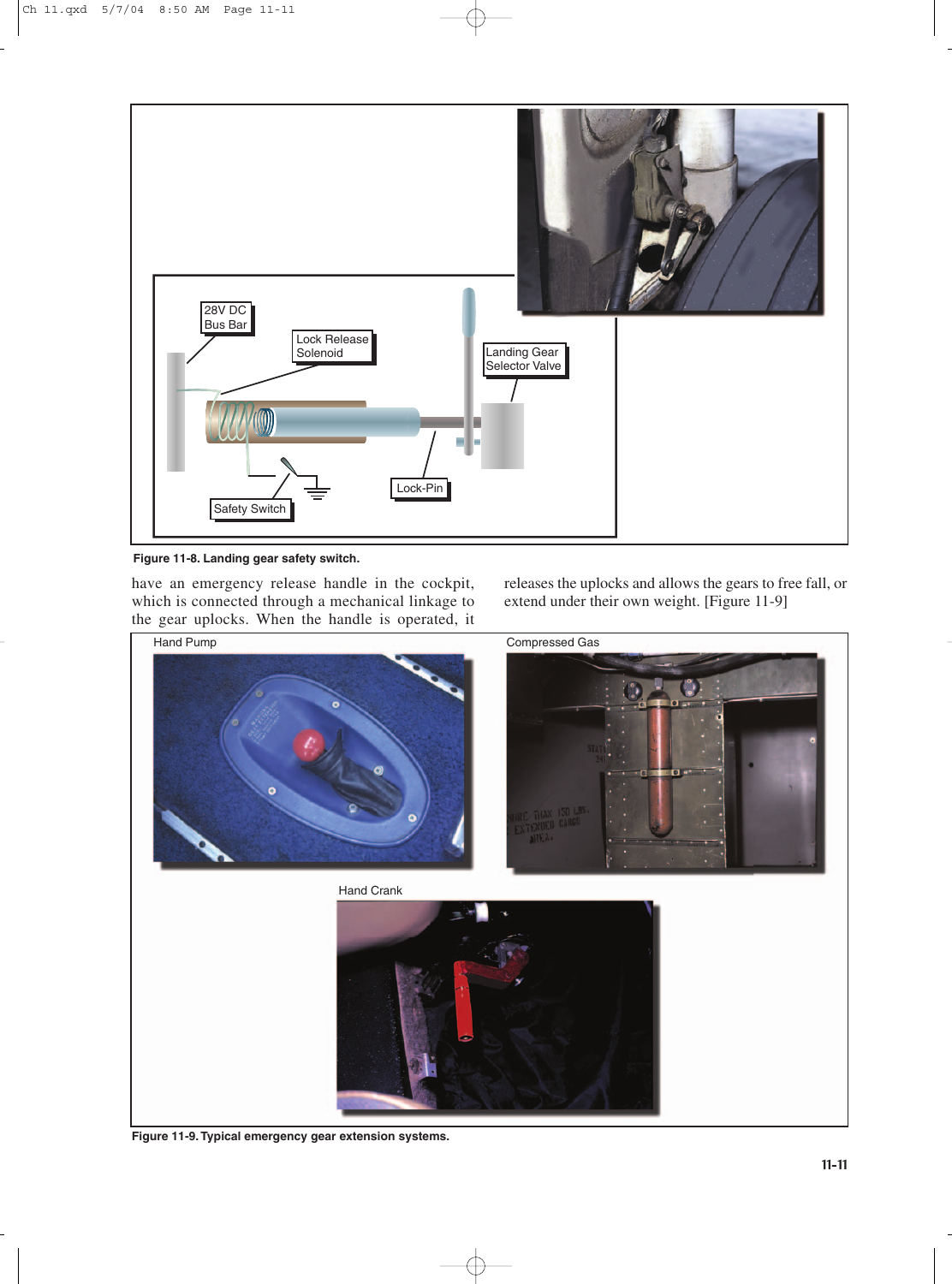

**checkpoints.**

On other airplanes, release of the uplock is accomplished using compressed gas, which is directed to uplock release cylinders.

In some airplanes, design configurations make emergency extension of the landing gear by gravity and air loads alone impossible or impractical. In these airplanes, provisions are included for forceful gear extension in an emergency. Some installations are designed so that either hydraulic fluid or compressed gas provides the necessary pressure, while others use a manual system such as a hand crank for emergency gear extension. [Figure 11-9] Hydraulic pressure for emergency operation of the landing gear may be provided by an auxiliary hand pump, an accumulator, or an electrically powered hydraulic pump depending on the design of the airplane.

#### **OPERATIONAL PROCEDURES PREFLIGHT**

Because of their complexity, retractable landing gears demand a close inspection prior to every flight. The inspection should begin inside the cockpit. The pilot should first make certain that the landing gear selector switch is in the GEAR DOWN position. The pilot should then turn on the battery master switch and ensure that the landing gear position indicators show that the gear is down and locked.

External inspection of the landing gear should consist of checking individual system components. [Figure 11-10] The landing gear, wheel well, and adjacent areas should be clean and free of mud and debris. Dirty switches and valves may cause false safe light indications or interrupt the extension cycle before the landing gear is completely down and locked. The wheel wells should be clear of any obstructions, as foreign objects may damage the gear or interfere with its operation. Bent gear doors may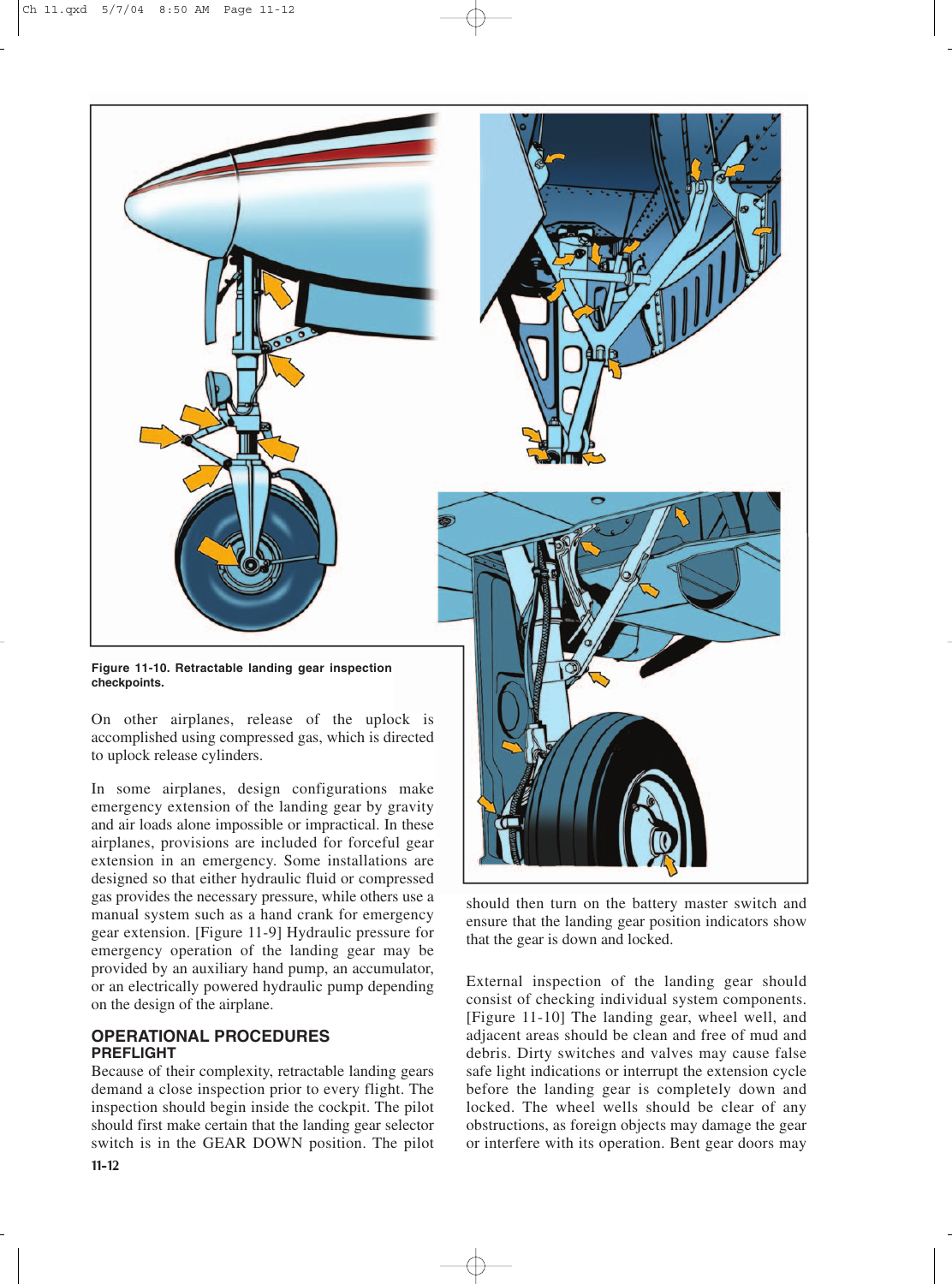be an indication of possible problems with normal gear operation.

Shock struts should be properly inflated and the pistons clean. Main gear and nose gear uplock and downlock mechanisms should be checked for general condition. Power sources and retracting mechanisms should be checked for general condition, obvious defects, and security of attachment. Hydraulic lines should be checked for signs of chafing, and leakage at attach points. Warning system micro switches (squat switches) should be checked for cleanliness and security of attachment. Actuating cylinders, sprockets, universals, drive gears, linkages and any other accessible components should be checked for condition and obvious defects. The airplane structure to which the landing gear is attached should be checked for distortion, cracks, and general condition. All bolts and rivets should be intact and secure.

#### **TAKEOFF AND CLIMB**

Normally**,** the landing gear should be retracted after lift-off when the airplane has reached an altitude where, in the event of an engine failure or other emergency requiring an aborted takeoff, the airplane could no longer be landed on the runway. This procedure, however, may not apply to *all* situations. Landing gear retraction should be preplanned, taking into account the length of the runway, climb gradient, obstacle clearance requirements, the characteristics of the terrain beyond the departure end of the runway, and the climb characteristics of the particular airplane. For example, in some situations it may be preferable, in the event of an engine failure, to make an off airport forced landing with the gear extended in order to take advantage of the energy absorbing qualities of terrain (see Chapter 16). In which case, a delay in retracting the landing gear after takeoff from a short runway may be warranted. In other situations, obstacles in the climb path may warrant a timely gear retraction after takeoff. Also, in some airplanes the initial climb pitch attitude is such that any view of the runway remaining is blocked, making an assessment of the feasibility of touching down on the remaining runway difficult.

Premature landing gear retraction should be avoided. The landing gear should not be retracted until a positive rate of climb is indicated on the flight instruments. If the airplane has not attained a positive rate of climb, there is always the chance it may settle back onto the runway with the gear retracted. This is especially so in cases of premature lift-off. The pilot should also remember that leaning forward to reach the landing gear selector may result in inadvertent forward pressure on the yoke, which will cause the airplane to descend.

As the landing gear retracts, airspeed will increase and the airplane's pitch attitude may change. The gear may take several seconds to retract. Gear retraction and locking (and gear extension and locking) is accompanied by sound and feel that are unique to the specific make and model airplane. The pilot should become familiar with the sounds and feel of normal gear retraction so that any abnormal gear operation can be readily discernable. Abnormal landing gear retraction is most often a clear sign that the gear extension cycle will also be abnormal.

#### **APPROACH AND LANDING**

The operating loads placed on the landing gear at higher airspeeds may cause structural damage due to the forces of the airstream. Limiting speeds, therefore, are established for gear operation to protect the gear components from becoming overstressed during flight. These speeds are not found on the airspeed indicator. They are published in the AFM/POH for the particular airplane and are usually listed on placards in the cockpit. [Figure 11-11] The maximum landing extended speed  $(V_{LE})$  is the maximum speed at which the airplane can be flown with the landing gear extended. The maximum landing gear operating speed  $(V<sub>LO</sub>)$  is the maximum speed at which the landing gear may be operated through its cycle.



**Figure 11-11. Placarded gear speeds in the cockpit.**

The landing gear is extended by placing the gear selector switch in the GEAR DOWN position. As the landing gear extends, the airspeed will decrease and the pitch attitude may increase. During the several seconds it takes for the gear to extend, the pilot should be attentive to any abnormal sounds or feel. The pilot should confirm that the landing gear has extended and locked by the normal sound and feel of the system operation as well as by the gear position indicators in the cockpit. Unless the landing gear has been previously extended to aid in a descent to traffic pattern altitude, the landing gear should be extended by the time the airplane reaches a point on the downwind leg that is opposite the point of intended landing. The pilot should establish a standard procedure consisting of a specific position on the downwind leg at which to lower the landing gear. Strict adherence to this procedure will aid the pilot in avoiding unintentional gear up landings.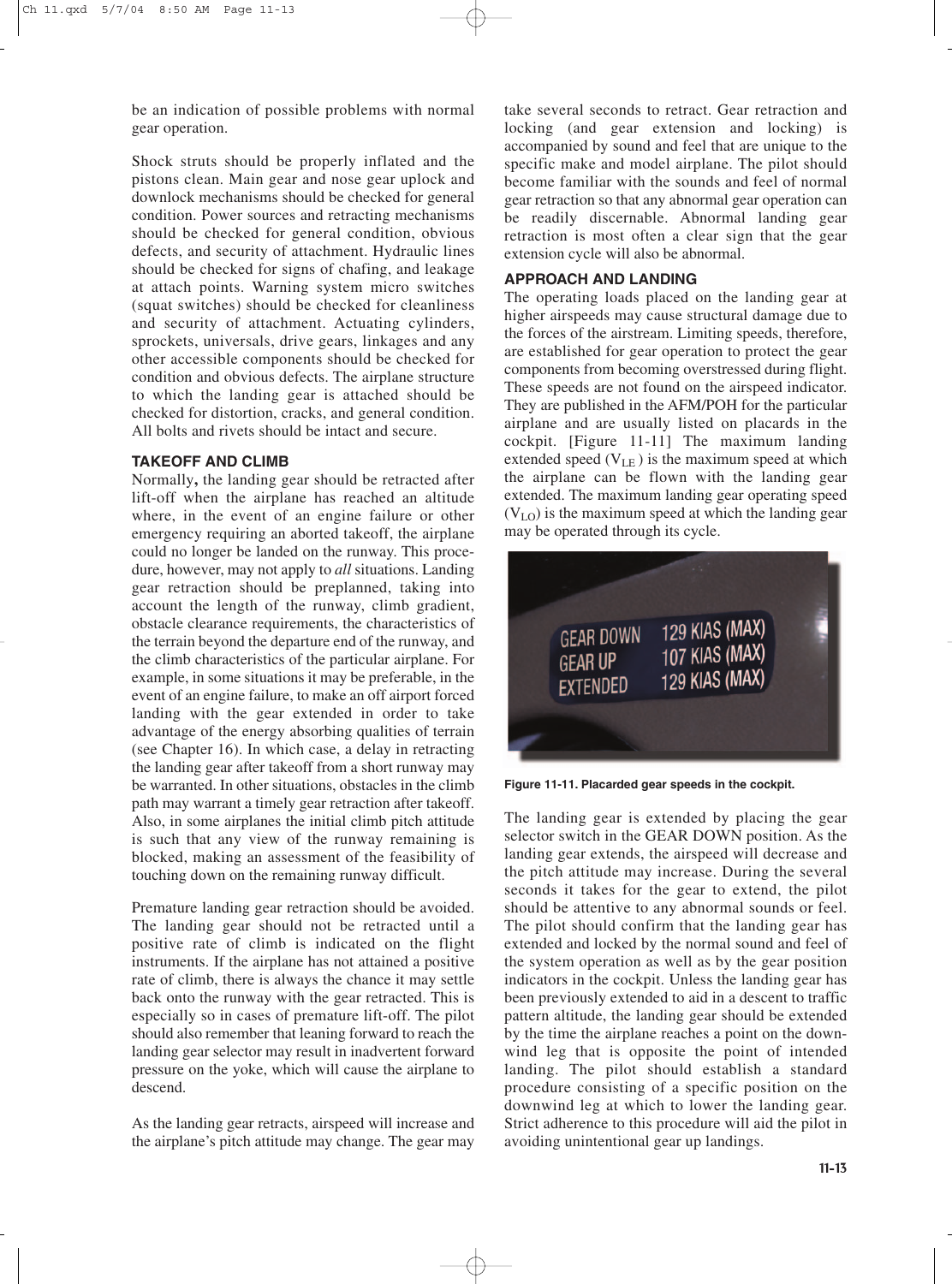Operation of an airplane equipped with a retractable landing gear requires the deliberate, careful, and continued use of an appropriate checklist. When on the downwind leg, the pilot should make it a habit to **complete** the landing gear checklist for that airplane. This accomplishes two purposes. It ensures that action has been taken to lower the gear, and it increases the pilot's awareness so that the gear down indicators can be **rechecked** prior to landing.

Unless good operating practices dictate otherwise, the landing roll should be completed and the airplane clear of the runway before any levers or switches are operated. This will accomplish the following: The landing gear strut safety switches will be actuated, deactivating the landing gear retract system. After rollout and clearing the runway, the pilot will be able to focus attention on the after landing checklist and to identify the proper controls.

Pilots transitioning to retractable gear airplanes should be aware that the most common pilot operational factors involved in retractable gear airplane accidents are:

- Neglected to extend landing gear.
- Inadvertently retracted landing gear.
- Activated gear, but failed to check gear position.
- Misused emergency gear system.
- Retracted gear prematurely on takeoff.
- Extended gear too late.

In order to minimize the chances of a landing gear related mishap, the pilot should:

- Use an appropriate checklist. (A condensed checklist mounted in view of the pilot as a reminder for its use and easy reference can be especially helpful.)
- Be familiar with, and periodically review, the landing gear emergency extension procedures for the particular airplane.
- Be familiar with the landing gear warning horn and warning light systems for the particular airplane. Use the horn system to cross-check the warning light system when an unsafe condition is noted.
- Review the procedure for replacing light bulbs in the landing gear warning light displays for the particular airplane, so that you can properly replace a bulb to determine if the bulb(s) in the display is good. Check to see if spare bulbs are available in the airplane spare bulb supply as part of the preflight inspection.
- Be familiar with and aware of the sounds and feel of a properly operating landing gear system.

# **TRANSITION TRAINING**

Transition to a complex airplane or a high performance airplane should be accomplished through a structured course of training administered by a competent and qualified flight instructor. The training should be accomplished in accordance with a ground and flight training syllabus. [Figure 11-12]

This sample syllabus for transition training is to be considered flexible. The arrangement of the subject matter may be changed and the emphasis may be shifted to fit the qualifications of the transitioning pilot, the airplane involved, and the circumstances of the training situation, provided the prescribed proficiency standards are achieved. These standards are contained in the practical test standards appropriate for the certificate that the transitioning pilot holds or is working towards.

The training times indicated in the syllabus are based on the capabilities of a pilot who is currently active and fully meets the present requirements for the issuance of at least a private pilot certificate. The time periods may be reduced for pilots with higher qualifications or increased for pilots who do not meet the current certification requirements or who have had little recent flight experience.